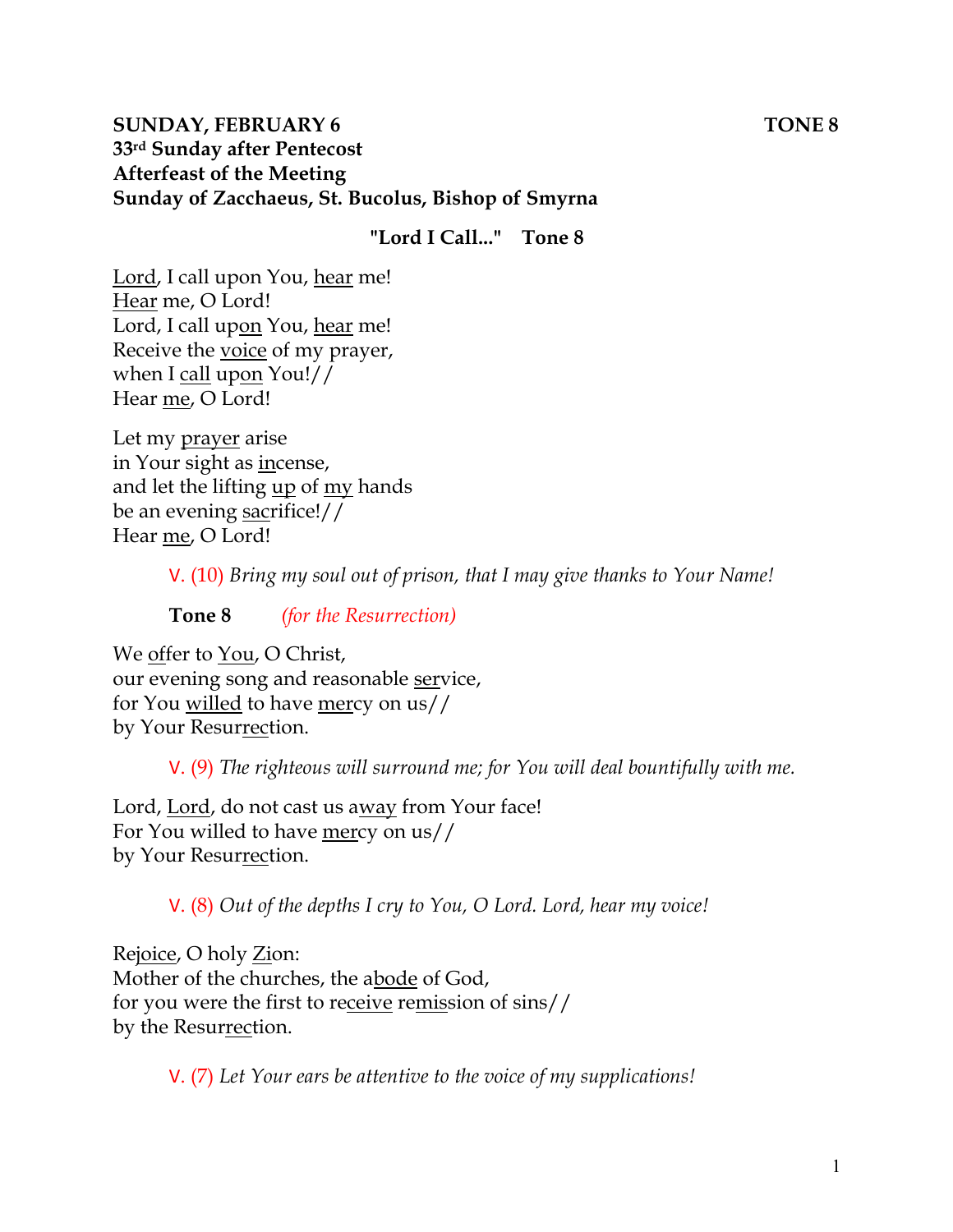#### *(Resurrection stichera by Anatolius)*

The Word of God the Father, begotten before the ages, in the latter times willed to be incarnate of the Virgin and endured crucifixion unto death. He has saved mortal man// by His Resurrection.

> V. (6) *If You, O Lord, should mark iniquities, Lord, who could stand? But there is forgiveness with You.*

**Tone 1** *(for the Feast) (Joy of the Heavenly Hosts)*

Our Redeemer, the Creator of all, is carried to the Temple by His Virgin Mother. The Elder received Him, crying out with joy: "Now Your servant may depart in peace,// according to Your word, O Good One!"

> V. (5) *For Your Name's sake I wait for You, O Lord. My soul has waited for Your word; my soul has hoped on the Lord.*

Simeon received in his arms from the Virgin our Savior, begotten before all ages. He cried: "Behold, the ends of the earth are enlightened by Your glory! Now Your <u>servant</u> may depart in peace,// for I have seen You, O Good One!"

V. (4) *From the morning watch until night, from the morning watch, let Israel hope on the Lord!* 

Holding in his arms the Savior,

Who was born in these latter times for the salvation of us mortals, Simeon rejoiced and cried aloud:

"I have seen the light of the Gentiles and the glory of Israel.

Lord, now let Your servant depart in peace,//

as You have commanded!"

V. (3) *For with the Lord there is mercy and with Him is plenteous redemption, and He will deliver Israel from all his iniquities.*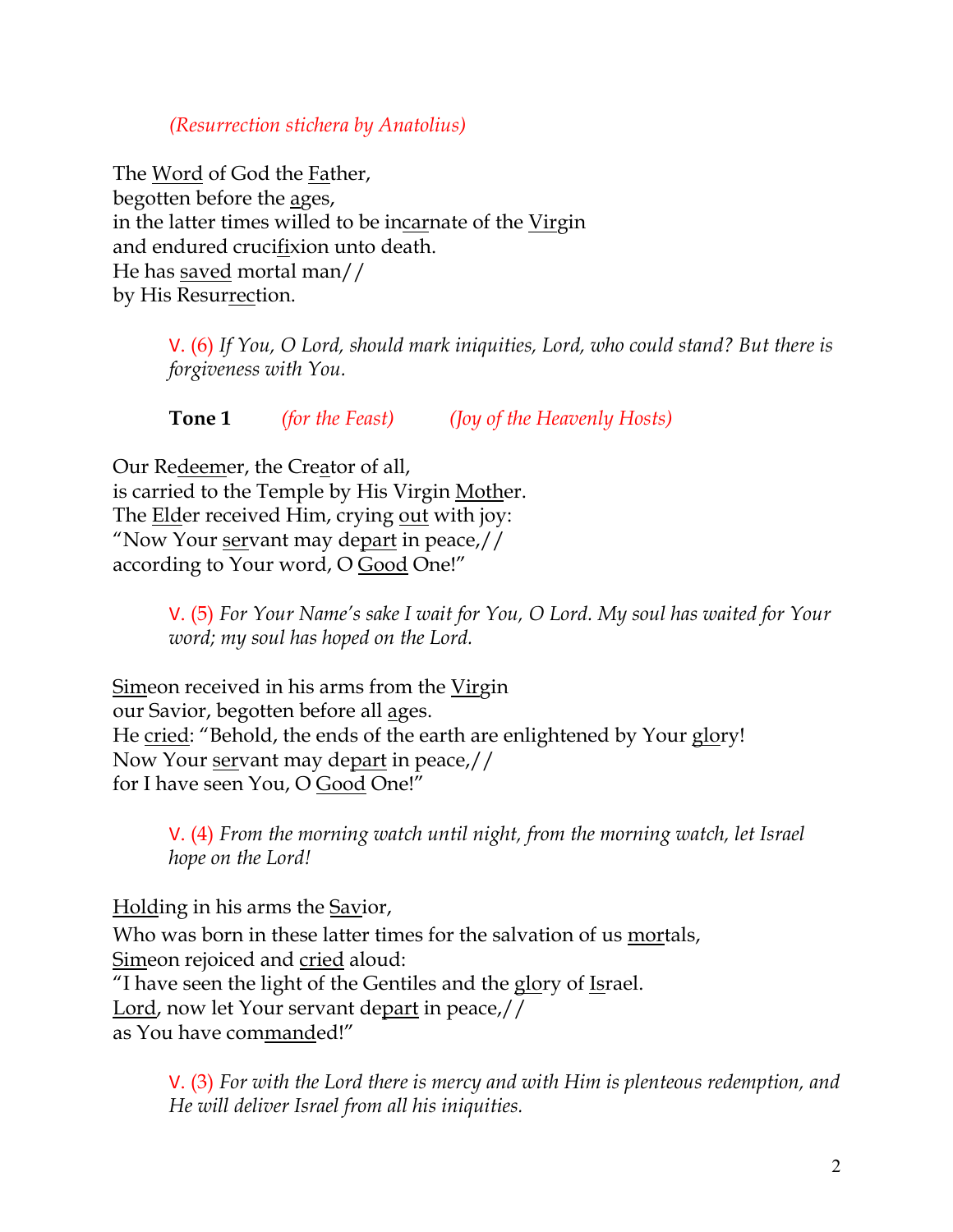## **Tone 6** *(for St. Bucolus) (On the third day)*

Shining with the light of deifying virtues,

O most holy Father,

you were mystically placed as a light in the lampstand of the divine Church,// illumining it with your sacred teachings.

V. (2) *Praise the Lord, all nations! Praise Him, all peoples!*

The Holy Spirit has sanctified you, O most holy Bucolus, and through you bestows sanctification, enlightenment, and redemption on those who approach you in faith,// O God-bearing Father.

V. (1) *For His mercy is confirmed on us, and the truth of the Lord endures forever.* 

Preaching the supreme goodness of our God, O wise father, you generously bestowed grace upon embittered people, leading them to the Savior,// as a most holy priest.

*Glory to the Father, and to the Son, and to the Holy Spirit;*

**Tone 5** *(for the Feast, by Andrew of Crete)*

Search the Scriptures, just as Christ our God said in the Gospels! For in them we find Him being brought forth and wrapped in swaddling clothes, laid in a manger, and nourished with milk, receiving circumcision and held by Simeon, neither in fancy nor in fantasy but in truth appearing to the world. Let us cry aloud to Him:// "O pre-eternal God, glory to You!"

*now and ever, and unto ages of ages. Amen.* 

**Tone 8** *(Theotokion – Dogmatikon)*

The King of heaven, because of His love for man, appeared on earth and <u>dwelt</u> with men. He took flesh from the pure Virgin and after assuming it, He came forth from her. The Son is one: in two natures, yet one Person. Proclaiming Him as perfect God and perfect Man, we confess Christ our God!// Entreat Him, O unwedded Mother, to have mercy on our souls.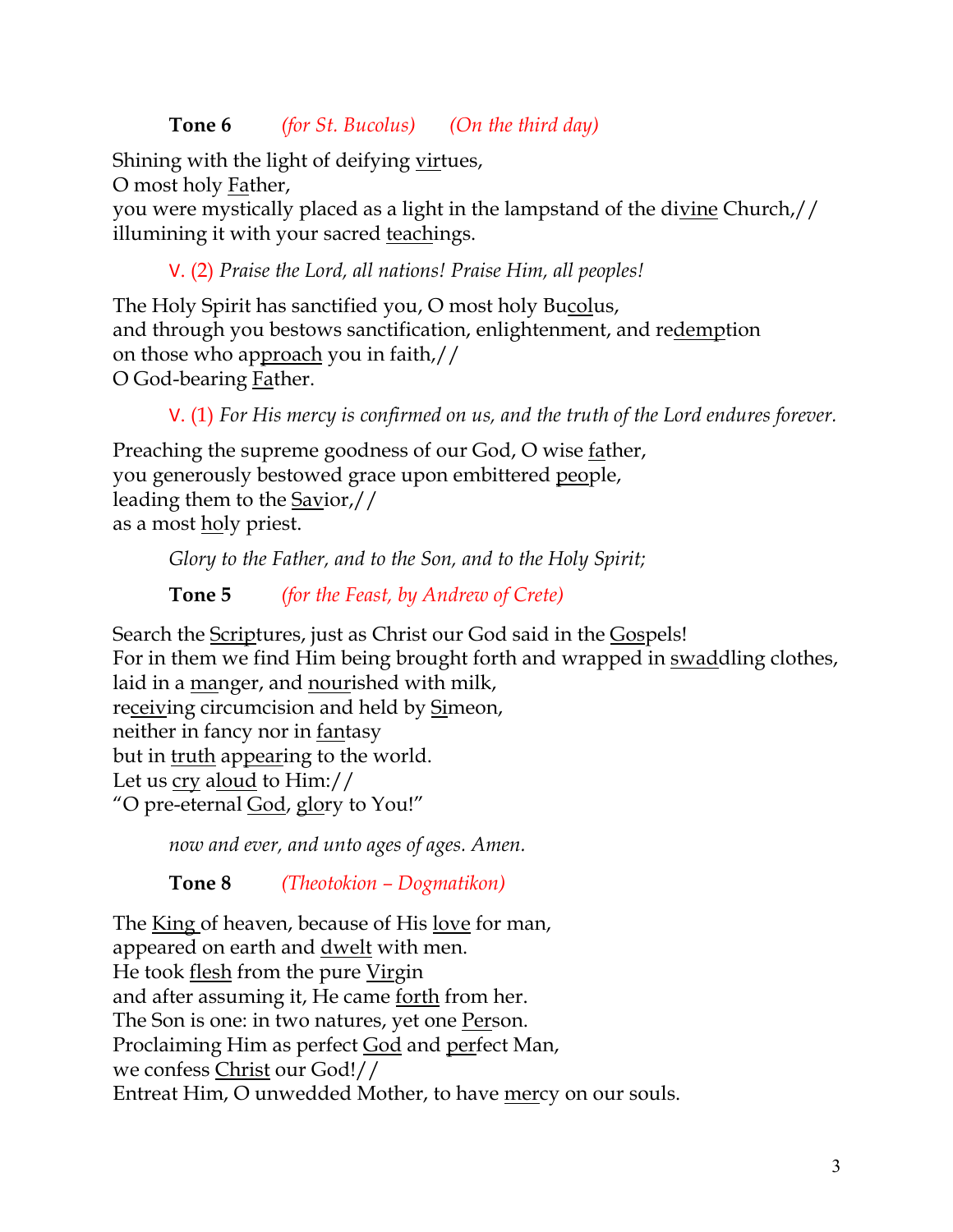## **Aposticha**

#### **Tone 8** *(for the Resurrection)*

Descending from heaven to ascend the Cross, the eternal Life has come for death to raise those who are fallen; to enlighten those in darkness.// O Jesus, our Savior and illuminator, glory to You!

#### V. *The Lord is King; He is robed in majesty!*

We glorify Christ, who rose from the dead. He accepted the human body and soul, and freed both from suffering. His most pure soul descended to hell, which He spoiled. His holy body did not see corruption in the tomb.// He is the Redeemer of our souls.

V. *For He has established the world, so that it shall never be moved.*

In psalms and songs we glorify Your Resurrection from the dead, O Christ. By it, You have freed us from the tortures of hell// and as God have granted eternal life and great mercy.

V. *Holiness befits Your house, O Lord, forevermore!* 

O Master of all, incomprehensible Creator of heaven and earth, by Your suffering on the Cross You have gained passionlessness for me. Accepting burial and arising in glory, You resurrected Adam with Yourself by Your almighty hand. Glory to Your rising on the third day! By it You have granted us eternal life and cleansing of sins// as the only compassionate One.

*Glory to the Father, and to the Son, and to the Holy Spirit; now and ever, and unto ages of ages. Amen.*

**Tone 5** *(for the Feast, by Germanos or Anatolius)*

The Ancient of Days, as a Child in the flesh, is brought by His Mother the Virgin into the Holy Temple, ful<u>fil</u>ling the promise announced by His own Law. Receiving Him, Simeon said: "Now let Your servant depart in peace, according to Your word,// for my eyes have <u>seen</u> Your salvation, O Lord!"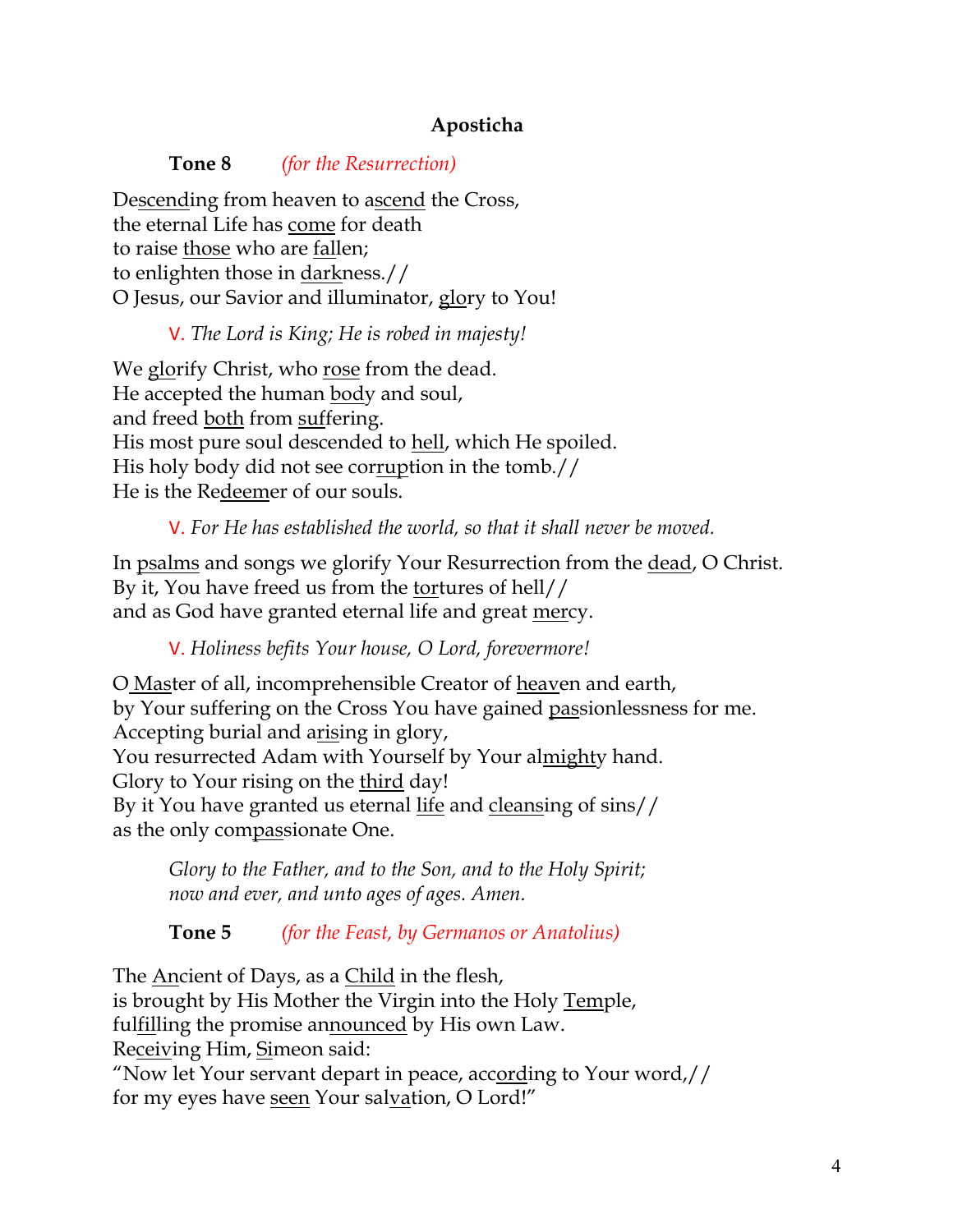*(at Great Vespers)*

#### **Tone 8 Troparion** *(Resurrection)*

You descended from on high, O Merciful One! You accepted the three day burial to free us from our sufferings!// O Lord, our Life and Resurrection, glory to You!

*Glory to the Father, and to the Son, and to the Holy Spirit,*

## **Tone 4 Troparion** *(St. Bucolus)*

You shone with the rays of virtue received from him who leaned on the Master's breast. Resplendent, God-inspired hierarch, you led your flock to the pastures of truth.// Entreat Christ our God for those who honor you, Father Bucolus!

*now and ever, and unto ages of ages. Amen.*

**Tone 1 Troparion** *(Feast)*

Rejoice, O Virgin Theotokos, Full of Grace! From you shone the Sun of Righteousness,  $\sqrt{\text{Christ}}$  our God, enlightening those who sat in darkness. Rejoice and be glad, O righteous Elder, you accepted in your arms the ^Redeemer of our souls,// Who grants us the Resurrection!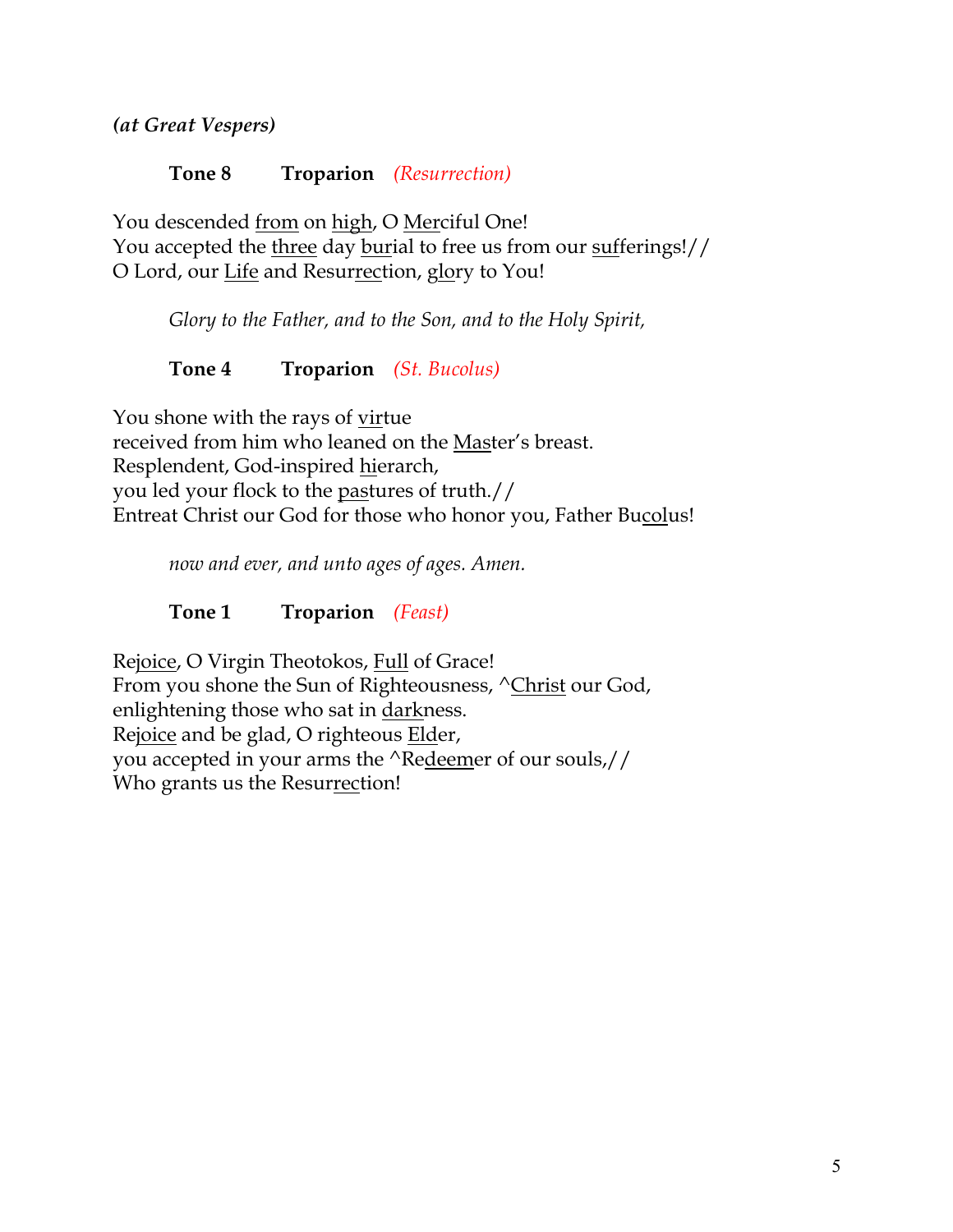*(at the Divine Liturgy)*

**Tone 8 Troparion** *(Resurrection)*

You descended from on high, O Merciful One! You accepted the three day burial to free us from our sufferings!// O Lord, our Life and Resurrection, glory to You!

**Tone 1 Troparion** *(Feast)*

Rejoice, O Virgin Theotokos, Full of Grace! From you shone the Sun of Righteousness, ^Christ our God, enlightening those who sat in darkness. Rejoice and be glad, O righteous Elder, you accepted in your arms the ^Redeemer of our souls,// Who grants us the Resurrection!

# **Tone 4 Troparion** *(St. Bucolus)*

You shone with the rays of virtue received from him who leaned on the Master's breast. Resplendent, God-inspired hierarch, you led your flock to the pastures of truth.// Entreat Christ our God for those who honor you, Father Bucolus!

# **Tone 8 Kontakion** *(Resurrection)*

By rising <u>from</u> the <u>tomb</u>, You raised the dead and resurrected <u>Ad</u>am. Eve exults in Your Resurrection,// and the world celebrates Your rising from the dead, O greatly Merciful One!

**Tone 1 Kontakion** *(Feast)*

By Your Nativity You sanctified the Virgin's womb and blessed Simeon's hands, ^O Christ God. Now You have come and saved us through love. Grant peace to all Orthodox Christians,// O only Lover of Man!

# **Tone 8 Prokeimenon** *(Resurrection)*

Pray and make your vows / before the Lord, our God! *(Ps. 75:10a)*

V. *In Judah God is known; His Name is great in Israel. (Ps. 75:1)*